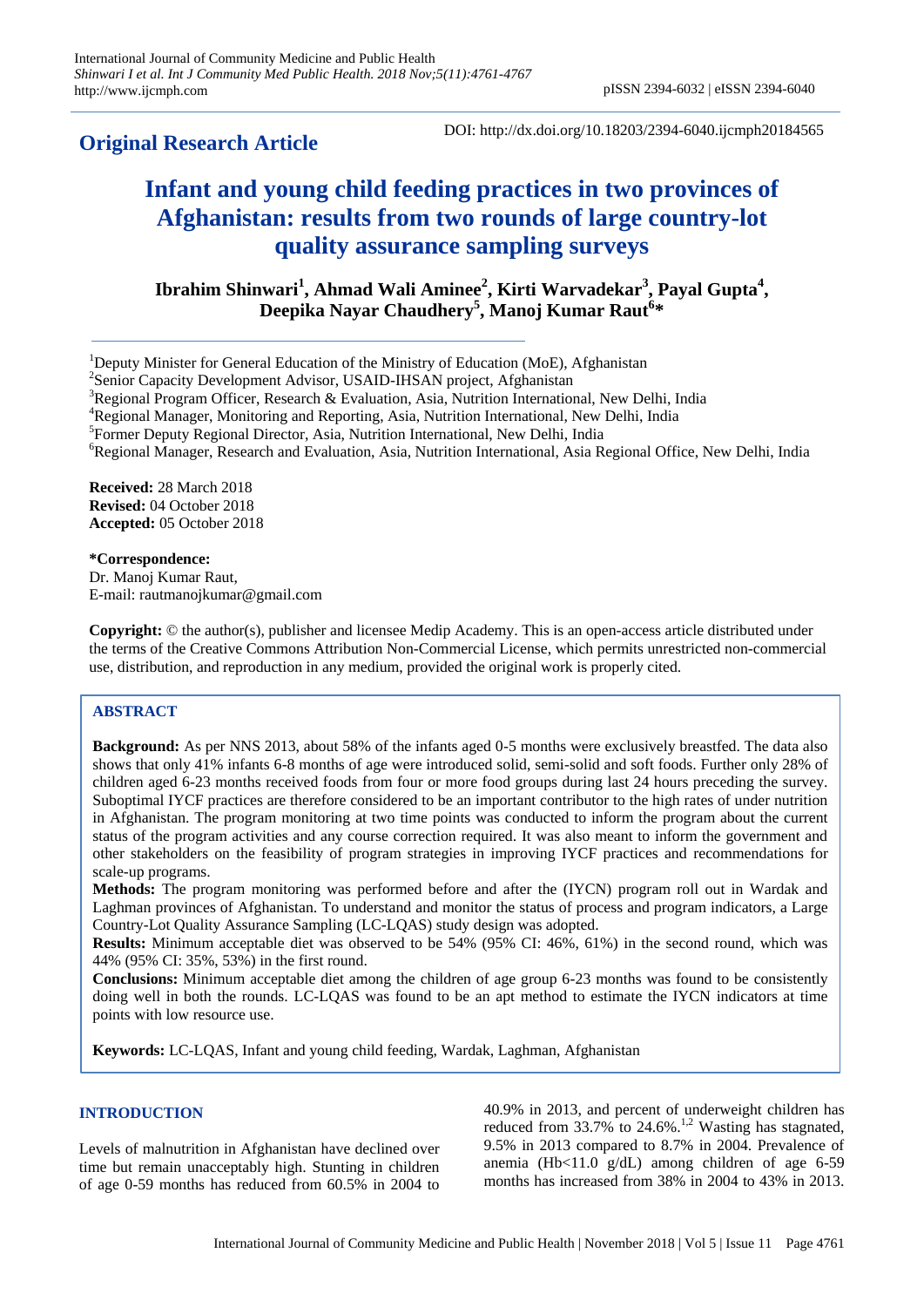Suboptimal infant and young child feeding (IYCF) practices are an important contributor to the high rates of under nutrition. As per Afghanistan Demographic and Health Survey (DHS, 2015), only 43% of the infants under 6 months of age were exclusively breastfed. 24% of the children 6 to 23 months consumed an adequately diverse diet—that is, they had been given foods from the appropriate number of food groups and 51% had been fed the minimum number of times appropriate for their age. The minimum standards with respect to all three IYCF feeding practices were met for only 16% of children age  $6-23$  months.<sup>3</sup>

The micronutrient initiative (MI) now known as Nutrition International (NI), supported the Public Nutrition Directorate (PND), Ministry of Public Health (MoPH), Afghanistan to demonstrate a program model for prevention of child undernutrition through focus on capacity building of both health facility staff and community health workers (CHWs) for counselling on appropriate IYCF practices and it's monitoring and tracking in Wardak and Laghman provinces.

#### *Program model and implementation*

The program aimed to demonstrate prevention of undernutrition through focus on appropriate IYCF practices and use of multiple micronutrient powders (MNPs) for children 6-23 months. The program was designed to be delivered through health facilities and health posts and home visits by Community Health Workers (CHWs). NI partnered with the Swedish Committee for Afghanistan (SCA), as the implementing NGO partner, to implement the program.

The intervention package focused on:

- Early initiation of breastfeeding within one hour after hour and exclusive breastfeeding for children 0 to 5 months of age.
- Timely and appropriate complementary feeding for children 6-23 months:
	- o Initiate complementary feeding after 6 months of age.
	- o Feed a variety of foods.
	- o Feed 2 bowls of complementary food to a child 7 to 8 months, 3 bowls to a child 9 to 11 months and 4 to 5 bowls to a child 12 to 24 months, every day.
- Provision of MNPs to children 6-23 month children to improve quality of complementary foods and prevent anemia. MNPs were distributed in two rounds at an interval of 4 months (60 sachets/child/round) i.e. 30 sachets per month, to be consumed one per day along with the complementary food.

The program approach included:

- Capacity building of health facility staff and CHWs on adequate knowledge and skills on IYCF practices.
- Counselling on IYCF practices and growth promotion at health facilities and health posts and referral of children with severe acute malnutrition (SAM) and medical complications to institutional care as per the guidelines.
- Utilizing group meetings and home visits by CHWs for reinforcement of feeding messages and problem solving.
- Use of simple communication materials for counselling.

The key program activities included: (i) printing and distribution of Dari and Pashto versions of MoPH nutrition training guidelines to all health facilities; (ii) capacity building of 372 health staff and 958 CHWs on the new MoPH standard operating procedures which focusses on IYCF, growth monitoring and promotion, management of SAM, maternal nutrition and food based dietary guideline; (iii) development, printing and distribution of communication materials including flipcharts and small books; (iv) procurement of 6.25 million sachets of MNPs through UNICEF and its distribution; and (v) regular monitoring and supportive supervision visits by the implementing partner SCA, provincial nutrition officer and the NI program officers.

## **METHODS**

As part of monitoring at two time points before and after the program roll out to understand and monitor the status of process and program indicators, a Large Country-Lot Quality Assurance Sampling (LC-LQAS) study design was adopted. <sup>4</sup> This method has the advantage of providing weighted point estimates for the two provinces as well as identifying focus areas where performance is poor based on a predetermined and agreed upon decision rule. LQAS was originally developed in the 1920s to control the quality of industrially produced goods (Dodge and Romig 1959). <sup>5</sup> The LC-LQAS is a method that combines LC-LQAS and cluster sampling to help arrive at estimates at the broader catchment area with population weighted confidence intervals. The target group of respondents were caregivers of children 6-23 months of age and health workers.

## *Study design*

In this LC-LQAS method of sample survey, the eligible survey respondents were sampled from supervision areas (SA) nested in a larger catchment area. Being a health intervention, the geographical area covered by health facilities seem to be a natural supervision area, considering the level of implementation, while the province is the catchment area, to which the health facilities belong to. Each health facility served a population size of  $\sim$ 10,000-10,500 on average (or  $\sim$ 1,700-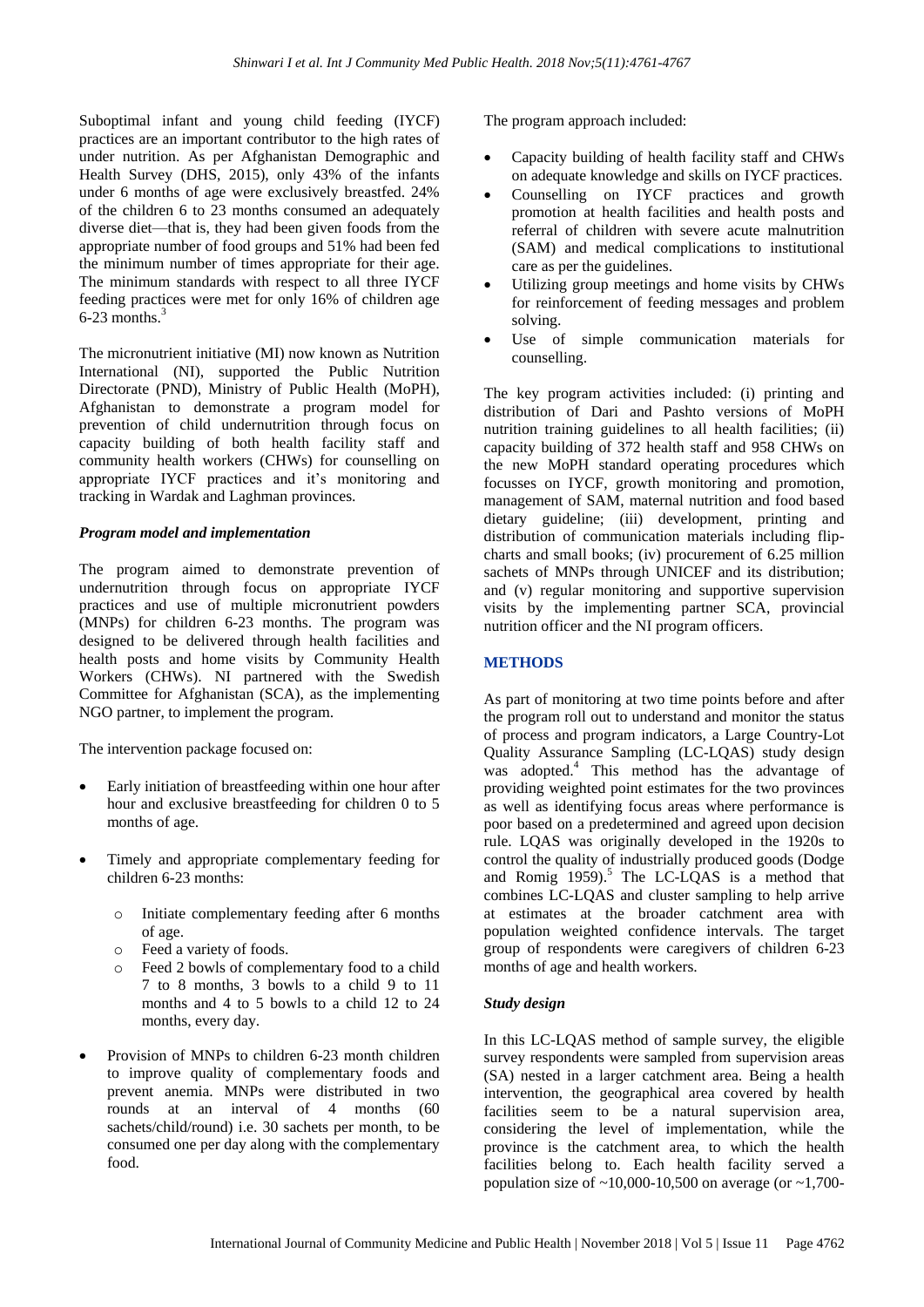1,750 households considering an average family size of 6). In the two program provinces of Wardak and Laghman, the population covered by these health facilities are considered as the supervision areas (SAs). Thus, 58 and 43 health facilities were considered in Wardak and Laghman provinces, respectively (for which catchment area population figures are available). There are in all about 59 and 47 health facilities in Wardak and Laghman provinces, respectively (one in Wardak and in four in Laghman do not have population figures available).

#### *Sample size*

Using the LC-LQAS sample size formula, the required sample size of number of required SAs was computed to be 15 each in Wardak and Laghman. The sample size was computed using the following formula:

$$
n=N(1+(m-1)\hat{\rho}\left\{\left[\left(\frac{l_{max}N^{*}_{cen}}{1.96}\right)^{2}\left(\frac{(m-1)(1-\hat{\rho})}{N\overline{M}^{2}}\right)+m\hat{\rho}\right]\right\}^{-1}
$$

- Where,  $N=$  total number of supervision areas  $(SA)$  in the province
- m= 19 (the number of interviews to be conducted in a SA)
- P= Intra-class Correlation Coefficient =0.061
- *lmax*= the maximum desired length for the confidence interval, `max', which in this case, has a value of 0.2
- *N\*cen* = total population of all the SAs in the catchment area
- $\bullet$   $M^2$  = the average of the square of the populations in each SA

The Intra cluster correlation coefficient (ICC) was computed using the following formula:

$$
\hat{\rho} = (DE - 1)/(m - 1)
$$

- Where: p= Intra-class Correlation Coefficient (ICC)
- DE= Design effect=2.1
- $m=19$

The Intra cluster correlation coefficient (ICC) was computed to be 0.061. The ICC was computed from the available Afghanistan Mortality Survey 2010, using an average design effect of 2.1 and samples size of number of interviews per supervision area as 19 households with a caregiver of children 6 to 23 months. The same average design effect and ICC for both the provinces was used as IYCN indicator-wise design effects are not available from any nation-wide surveys in Afghanistan.

Thus, the total sample size of caregivers with children in the age group of 6 to 23 months for Wardak and Laghman comes to 570  $(15*2$  provinces=30 SAs\* 19 caregivers per  $SA = 570$ . In the baseline or  $1<sup>st</sup>$  round, the required number of 30 SAs were sampled from the total sampling frame of 101 SAs  $(58 + 43 = 101$  health facilities) using simple random sampling (SRS) method (after sorting all the health facilities using random numbers generated using excel). In the selected health facility supervision area, all the villages were listed and the interview locations (villages) (for the interview of 19 households with a caregiver of child 6 to 23 months of age) were selected using probability proportional to size (PPS) method. In the selected village, the sampling of household for the interview was done by dividing the village (a village is usually about 100-150 households) into natural segments of approximately 50-75 households each. One segment was selected randomly from these segments. The selected segment was house listed and households with a caregiver of a child 6 to 23 months of age was identified. One caregiver with a child 6 to 23 months was selected for the interview randomly from this list (using a random number from a random number table) in one village. Similarly, 19 interviews were conducted in the selected 19 villages, one interview per village/ segment in a supervision area. 30 supervisory areas; 15 per province were selected in the baseline assessment. The  $2<sup>nd</sup>$  round was also conducted in the same 30 supervisory areas. In the  $2<sup>nd</sup>$  round, similarly, in the each health facility supervision area, all the villages were listed and the interview locations (villages) (for the interview of 19 households with a caregiver of child 6 to 23 months of age) were selected using probability proportional to size (PPS) method. In the selected village, the sampling of household for the interview was carried out by dividing the village (a village is usually about 100- 150 households) into natural segments of approximately 50-75 households each. One segment was selected randomly from these segments. The selected segment was house listed and households with a caregiver of child 6 to 23 months of age was identified.

## **Table 1: Calculation of sample size of the number of supervision areas (SAs) in two selected provinces of Afghanistan.**

| <b>Province</b> | <b>Population</b> | $\#SAs$ | <b>Population</b><br>squared | <b>ICC</b> | <b>Sample</b><br>size<br>per SA | <b>Max desired</b><br>length for CI | $\#SAs$<br>from the<br>formula | $#$ SAs |
|-----------------|-------------------|---------|------------------------------|------------|---------------------------------|-------------------------------------|--------------------------------|---------|
|                 | $N_{\text{Cen}}$  |         | $\mathbf{M}^2$               |            | M                               | <b>I</b> max                        |                                | n       |
| Wardak          | 6,03,132          | 58      | 15,01,58,866                 | 0.061      | 19                              | 0.2                                 | 14.311                         |         |
| Laghman         | 4,50,654          | 43      | 17, 19, 22, 010              | 0.061      | 19                              | 0.2                                 | 15.062                         |         |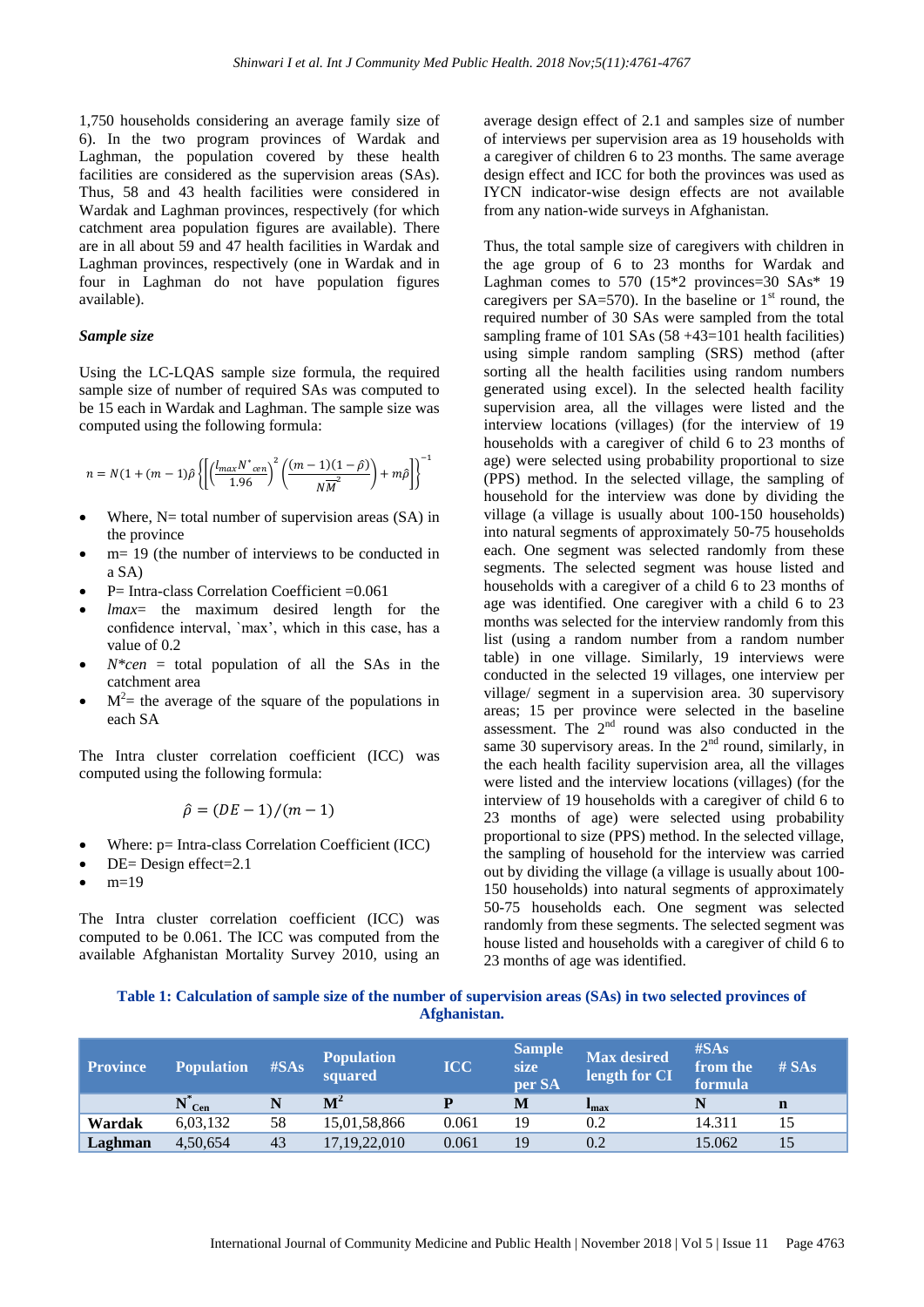One caregiver with a child aged 6 to 23 months was selected for the interview randomly from this list (using a random number from a random number table) in one village. Similarly, 19 interviews were conducted in the selected 19 villages, one interview per village/ segment in a supervision area. The study location was 15 supervisory areas each in the two program provinces of Wardak and Laghman. Both the rounds of LC-LQAS surveys were conducted administrating a pre tested questionnaire developed using WHO guidelines to collect information on IYCF knowledge and practices.

## **Table 2: Study provinces and supervisory areas (SAs) in two selected provinces of Afghanistan.**

| <b>Supervisory</b><br>area (SA) | <b>Program</b><br>catchment Area 1,<br>Laghman<br>province | <b>Program</b><br>catchment area<br>2, Wardak<br>province |
|---------------------------------|------------------------------------------------------------|-----------------------------------------------------------|
| <b>SA 1</b>                     | <b>Badpash CHC</b>                                         | Jalrez CHC                                                |
| SA <sub>2</sub>                 | <b>Lokar BHC</b>                                           | Farakhulum CHC                                            |
| SA3                             | Alingar CHC                                                | Kota ashro CHC                                            |
| SA 4                            | Dewa BHC                                                   | Dasht toop CHC                                            |
| SA5                             | Mihtarlam CHC                                              | Raqul CHC                                                 |
| SA6                             | Alo khail BHC                                              | Seyakhak BHC                                              |
| <b>SA 7</b>                     | Azizkhan kas BHC                                           | Sartala BHC                                               |
| SA 8                            | Baba sahib BHC                                             | Sayedabad BHC                                             |
| <b>SA 9</b>                     | Qarghayi CHC                                               | Bibi khairigul<br><b>BHC</b>                              |
| <b>SA 10</b>                    | Shamti CHC                                                 | Gardan diwar<br><b>BHC</b>                                |
| <b>SA 12</b>                    | Kachawor salab<br><b>BHC</b>                               | Shaikabad BHC                                             |
| <b>SA 13</b>                    | Farashghan BHC                                             | Khawja sahib<br><b>BHC</b>                                |
| <b>SA 14</b>                    | <b>Keshmand BHC</b>                                        | Durani BHC                                                |
| SA 15                           | Charbagh CHC                                               | Chak DH                                                   |

## *Data collection and analysis*

The data collection for LC-LQAS was undertaken during February 2015 and February 2016 at the start and end of the program, respectively, to monitor key process indicators (activities and outputs) as well as the intermediate outcomes (IYCF indicators) to assess the feasibility of the program processes to change IYCF behaviors. The results of these rapid assessments do not claim to attribute change due to the program strategies. However, they were used to understand trends and inform program decision making. Microsoft Excel 2013 was used for all the analyses.

## **RESULTS**

The key findings for IYCF practices in the first and the second round of LC-LQAS surveys are as follows:

#### *Minimum dietary diversity*

It is computed as children 6–23 months of age who received foods from ≥4 food groups during the previous day.6,7 In the first round, the minimum dietary diversity among 6-23 months children (per cent of children 6–23 months of age who receive foods from 4 or more food groups) was found to be 48% (95% CI: 40%-57%) in both the provinces. The corresponding figures for Wardak and Laghman were found to be 54% (95% CI: 40%-68%) and 45% (95% CI: 34%-57%) respectively. In the second round, the minimum dietary diversity among 6-23 months children was found to be 61% (95% CI: 53%-69%) in both the provinces. The corresponding figures for Wardak and Laghman were 72% (95% CI: 64%-79%) and 55% (95% CI: 41%-69%), respectively.

#### *Minimum meal frequency*

It is computed as breastfed children 6–23 months of age who received solid, semi-solid or soft foods the minimum number of times or more during the previous day and non-breastfed children 6–23 months of age who received solid, semi-solid or soft foods or milk feeds the minimum number of times or more during the previous day. $6,7$ . In the first round, the minimum meal frequency among 6-23 months children (per cent of breastfed and non-breastfed children 6–23 months of age who receive solid, semisolid, or soft foods (but also including milk feeds for nonbreastfed children) the minimum number of times or more during the previous day) was reported to be 72% (95% CI: 63%-81%) in both the provinces. The corresponding figures for Wardak and Laghman were found to be 73% (95% CI: 61%-86%) and 71% (95% CI: 58%-85%), respectively. In the second round, it was reported to be 78% (95% CI: 73%-84%) in both the provinces. The corresponding figures for Wardak and Laghman were 82% (95% CI: 75%-89%) and 76% (95% CI: 68%-85%), respectively.

## *Minimum acceptable diet*

It is computed as breastfed children 6–23 months of age who had at least the minimum dietary diversity and the minimum meal frequency during the previous day and non-breastfed children 6–23 months of age who received at least 2 milk feedings and had at least the minimum dietary diversity not including milk feeds and the minimum meal frequency during the previous day (minimum is defined as 2 times for breastfed infants 6-8 months, 3 times for breastfed children 9-23 months) and (4 times for non-breastfed children 6-23 months). 6,7 In the first round, the minimum acceptable diet among 6-23 months children (per cent of children 6–23 months of age who receive a minimum acceptable diet (apart from breast milk) was found to be 44% (95% CI: 35%-53%) in both the provinces. The corresponding figures for Wardak and Laghman were found to be 51% (95% CI: 36%-65%) and 40% (95% CI: 29%-52%), respectively. In the second round, the minimum acceptable diet among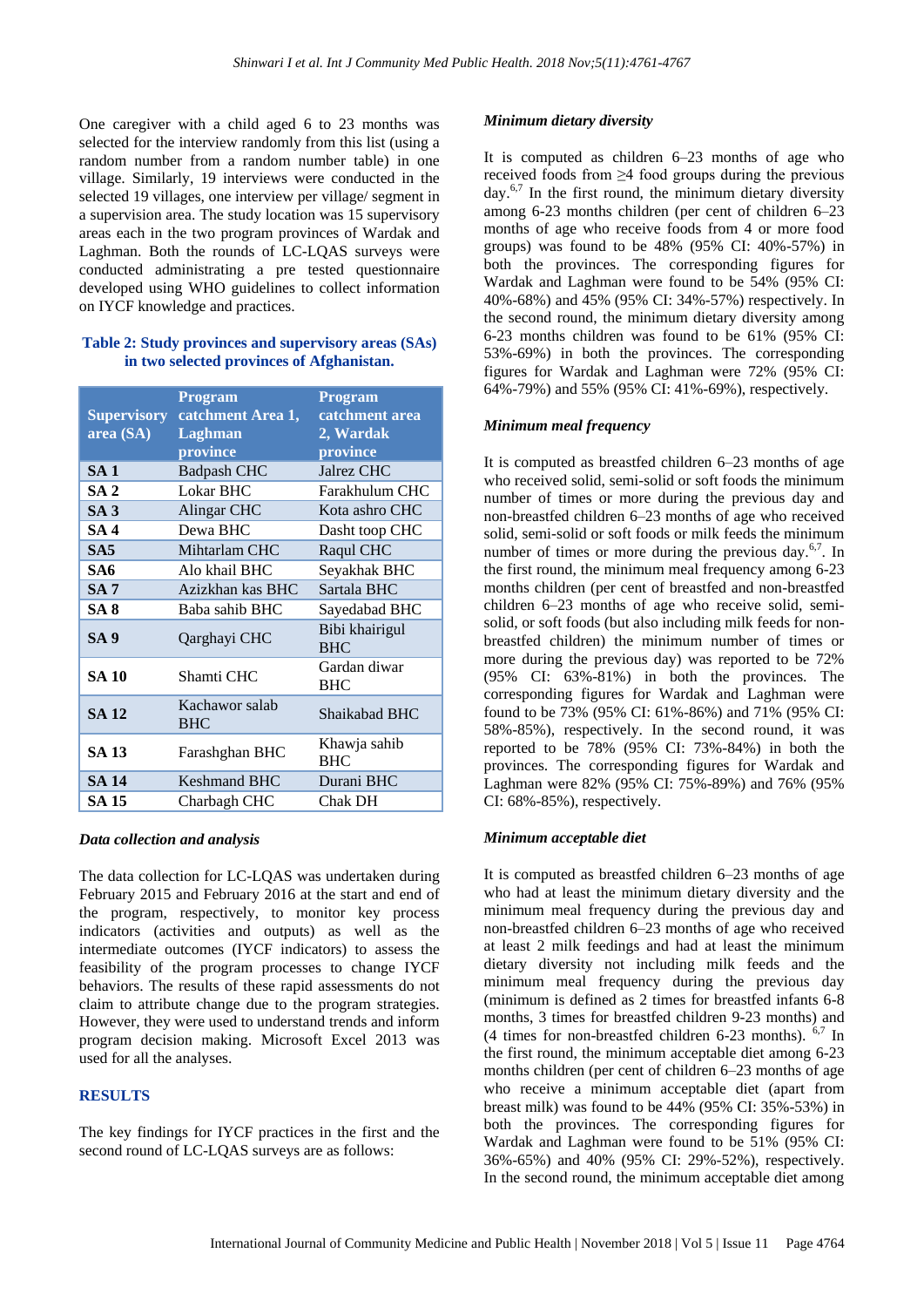6-23 months children was found to be 54% (95% CI: 46%-61%) in both the provinces. The corresponding figures for Wardak and Laghman were 63% (95% CI: 55%-71%) and 49% (95% CI: 35%-63%), respectively.

#### **Table 3: Population weighted average estimates with confidence intervals of indicators from two rounds of LC-LQAS surveys in two selected provinces of Afghanistan.**

| <b>Indicators</b>               |               | <b>Wardak</b>         | Laghman               | <b>Both</b>            |
|---------------------------------|---------------|-----------------------|-----------------------|------------------------|
|                                 | <b>Rounds</b> | $% (95\% CI: LL, UL)$ | $% (95\% CI: LL, UL)$ | $\%$ (95% CI : LL, UL) |
| <b>Minimum dietary</b>          | Round 1       | 54 (40, 68)           | 46(34, 57)            | 48 (39, 57)            |
| diversity                       | Round 2       | 72 (64,79)            | 55 (41, 69)           | 61(53, 69)             |
|                                 | Round 1       | 73 (61, 86)           | 71(58, 85)            | 72(63, 81)             |
| <b>Minimum meal frequency</b>   | Round 2       | 82 (74, 89)           | 76 (68, 85)           | 78 (73, 84)            |
| Minimum acceptable diet         | Round 1       | 51 (36, 65)           | 40(29, 52)            | 44 (35, 53)            |
|                                 | Round 2       | 63 (55, 71)           | 49(35, 63)            | 54 (46, 61)            |
| <b>Consumption of iron-rich</b> | Round 1       | 14(7, 20)             | 13(7, 19)             | 13(9,18)               |
| or iron-fortified foods         | Round 2       | 27(18, 35)            | 21(9, 33)             | 25(18, 32)             |



#### **Figure 1: Health workers reporting to have conducted home visits for counseling and problem solving in two rounds of LC-LQAS surveys in two selected provinces of Afghanistan (%).**



#### **Figure 2: Health Workers who could explain three IYCF in two rounds of LC-LQAS surveys in two selected provinces of Afghanistan (%)**

## *Consumption of iron-rich or iron-fortified foods*

It is computed as the children 6–23 months of age who received an iron-rich food or a food that was specially designed for infants and young children and was fortified with iron, or a food that was fortified in the home with a product that included iron during the previous day. 6,7 In the first round, the consumption of iron-rich or ironfortified foods by children 6-23 months was found to be 13% (95% CI: 9%-18%) in both the provinces. The corresponding figures for Wardak and Laghman were found to be 14% (95% CI: 7%-20%) and 13% (95% CI: 7%-19%), respectively. In the second round, the consumption of iron-rich or iron-fortified foods by children 6-23 months was found to be 25% (95% CI: 18%-32%) in both the provinces. The corresponding figures for Wardak and Laghman were 27% (95% CI: 18%-35%) and 21% (95% CI: 9%-33%), respectively.

#### *Consumption of multiple micronutrient powders*

The program included distribution and promotion of the use of multiple micronutrient powders (MNPs) to be mixed with the complimentary feeds of children aged 6- 23 months. During the second round of LC-LQAS, it was found that 27% mothers had acquired knowledge on method of administration, dose and benefits of MNPs compared to 2% in the first round.

#### *Knowledge of health workers*

The per cent of health workers who could describe at least three optimal IYCF practices was observed 37% at first round and 42% in the second round in the two provinces. In Wardak, it was found to be 55% in first round and 47% in second round of monitoring. However, for Laghman, it was 18% in first round and 37% in second round respectively.

#### **DISCUSSION**

There was an improvement in the IYCF indicators, minimum dietary diversity, minimum acceptable diet and consumption of iron-rich or iron fortified foods during the second LC LQAS as compared to the first round in both the provinces. MNPs were distributed after the first round of LC-LQAS and were not a part of the routine services in Afghanistan. Nearly, 49% of the caregivers reported to have received and fed any MNP sachet to their children in the second round. However, the data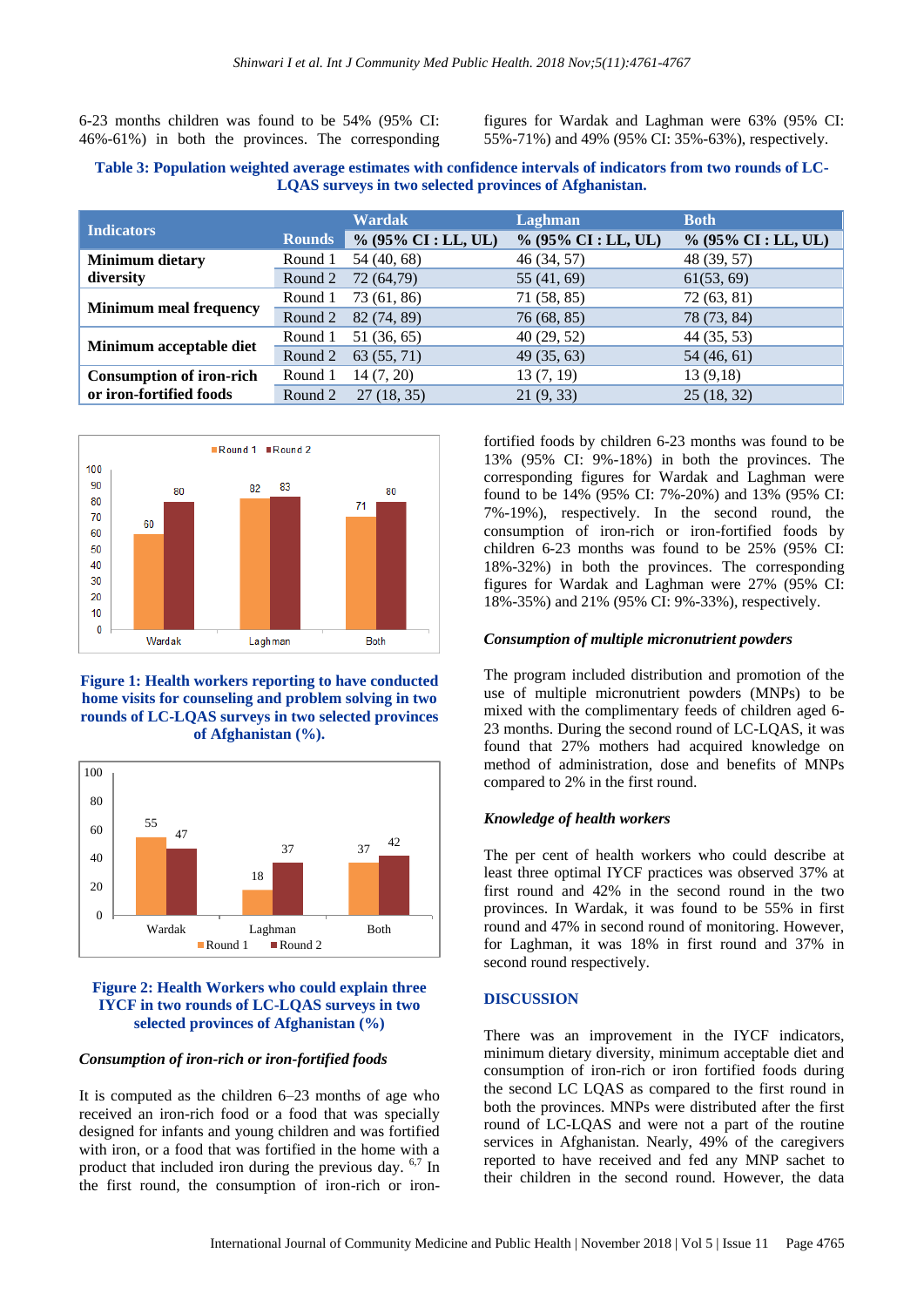highlights that about 40% to 50% of children 6-23 months are still not being appropriately fed complementary foods which is a significant gap. Thus, is can be said that proper formative studies are required to develop targeted infant and young child feeding messages for pregnant or lactating women to improve upon the IYCF practices. Although, MI's program strategies did not cover counseling of husband and mother in-laws of women on IYCF practices but studies shows that in addition to the lack of knowledge about proper infant and young child feeding practices among Afghan mothers, their decisions about child feeding are heavily influenced by their mothers-in-law, husbands, and other influential extended family members who also are likely not to know about basic nutritional needs or appropriate feeding for newborns and young children.<sup>8-10</sup>

Combined estimates indicate an overall increase in the knowledge of health workers on key IYCF practices from 37% to 42% but individual estimate of Wardak shows a small decline in the knowledge of health workers in second round of survey as compared to first round, data on knowledge of health workers on key IYCF practices indicates the need for proper pictorial aids for training of health workers to support an in increase in their own knowledge as well as enhancing the skills for counseling and problem solving of target groups. An average time for counseling can be determined for home visits of health workers.

Female CHWs are responsible to conduct regular home visits within the catchment area of related Health Post as part of routine public health care system in Afghanistan. As a part of MI's initiative, intensive training was given to health workers and CHWs to increase their knowledge on key IYCF practices to capacitate them so that they can counsel caregivers of children on key IYCF practices for improving nutrition outcomes and this may have attributed to an increase in health workers, who reported to have conducted home visits for counselling and problem solving at 71% and 80% for round one and round two, respectively. Using home visits for interpersonal counseling and problem solving of caregivers on IYCF related practices was one of the key program strategies, and an increase in the home visits by health workers and their enhanced knowledge could have supported improvement in the IYCF practices.

## **CONCLUSION**

The program model demonstrated that the program strategies can improve IYCF practices within a short intervention period. MNPs can be integrated into the IYCF promotion package. A heightened focus on building skills and capacity of health facility staff and CHWs on counselling and problem solving for improved IYCF practices is required. Capacity building of health workers needs to be complemented with strong behavior change activities to promote and support behavior change. Program monitoring should be central to the

IYCF programs to monitor and track program results and make course corrections. Support from other sectors such as maternal and child health education, education and women welfare will be required to achieve improvements in nutrition outcomes. The hard to reach and conflict affected zones need to be factored during planning and implementation.

Infant and young child feeding practices are a key determinant of malnutrition in Afghanistan, and there has been relatively little attention given to this issue. However, nutrition recently has become a high priority in Afghanistan. A nutrition action framework has been prepared by five core ministries, including the Ministry of Public Health that implements the Basic Package of Health Services. Improving infant and young child feeding knowledge and practices is a core priority for the Ministry of Public Health and its partners.

#### **ACKNOWLEDGEMENTS**

This micronutrient initiative's (now known as Nutrition International) work has been undertaken with the financial support of the Government of Canada through the Global Affairs Canada (GAC). We would also like to acknowledge the critical review of the manuscript by Dr. Chowdhury Jalal, Senior Technical Advisor, Evaluation and Strategic Research, Nutrition International, Ottawa, Ontario, Canada.

*Funding: No funding sources*

*Conflict of interest: None declared*

*Ethical approval: The study was approved by the Institutional Ethics Committee of the Afghanistan National Public Health Institute (ANPHI)*

#### **REFERENCES**

- 1. Ministry of Public Health (MoPH), National Nutrition Survey (NNS), Afghanistan, 2004.
- 2. Ministry of Public Health, UNICEF and the Aga Khan University (AKU). 2013. National Nutrition Survey, Afghanistan, 2013.
- 3. Central Statistics Organization (CSO), Ministry of Public Health (MoPH), and ICF. Afghanistan Demographic and Health Survey, 2015. Kabul, Afghanistan: Central Statistics Organization, 2017.
- 4. Hedt, Bethany, Olives C, Pagano M, Valadez JJ. Large Country-Lot Quality Assurance Sampling: A New Method for Rapid Monitoring and Evaluation of Health, Nutrition and Population Programs at Sub-National Levels". Health Nutrition and Population Series. The World Bank. Washington DC. 2008.
- 5. Dodge, Harold F, Romig HG. Sampling Inspection Tables: Single and Double Sampling. New York: John Wiley & Sons, Inc., 1959
- 6. World Health Organization, UNICEF, IFPRI, University of UC Davis, FANTA 2, AED, USAID. Indicators for assessing infant and young child